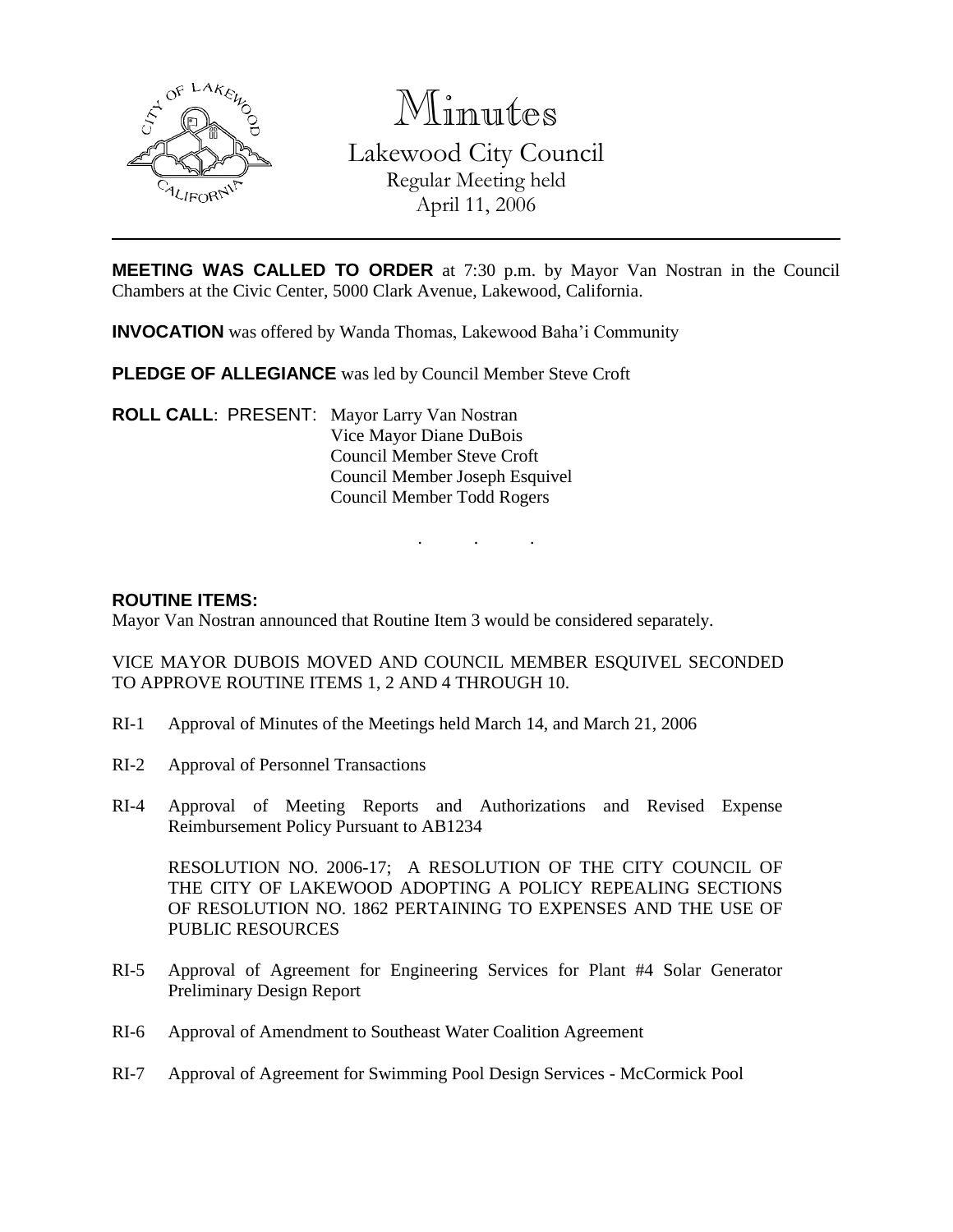#### **ROUTINE ITEMS:** Continued

- RI-8 Approval of Amendment to Agreement with City of Long Beach for Joint Aquifer Storage and Recovery Well Project
- RI-9 Approval of Contract Change Order for Public Works Project No. 06-1R, Drilling ASR Well 27
- RI-10 Approval of Release of Improvement Security for Parcel Map No. 53993, Candlewood Walk

UPON ROLL CALL VOTE, THE MOTION WAS APPROVED:

AYES: COUNCIL MEMBERS: Esquivel, DuBois, Rogers, Croft and Van Nostran NAYS: COUNCIL MEMBERS: None

City Attorney Steve Skolnik explained the provisions of the Brown Act which would allow the City Council to add an item to the agenda when the need for immediate action had occurred subsequent to the posting of the regular agenda. He stated that there was a Register of Demands dated April 11, 2006, which required approval in order to complete a transaction, and recommended the City Council vote to add the item to the regular agenda.

COUNCIL MEMBER ESQUIVEL MOVED AND COUNCIL MEMBER CROFT SECONDED TO ADD THE REGISTER OF DEMANDS DATED APRIL 11, 2006, TO THE AGENDA. UPON ROLL CALL VOTE, THE MOTION WAS APPROVED:

AYES: COUNCIL MEMBERS: Esquivel, DuBois, Rogers, Croft and Van Nostran NAYS: COUNCIL MEMBERS: None

COUNCIL MEMBER CROFT MOVED AND VICE MAYOR DUBOIS SECONDED TO APPROVE THE REGISTERS OF DEMANDS.

RI-3 Approval of Registers of Demands dated March 23, March 30, and April 11, 2006

UPON ROLL CALL VOTE, THE MOTION WAS APPROVED:

AYES: COUNCIL MEMBERS: Esquivel, DuBois, Rogers, Croft and Van Nostran NAYS: COUNCIL MEMBERS: None

# **1.1 • AWARD OF BID FOR PUBLIC WORKS PROJECT NO. 2005-10, WEINGART SENIOR CENTER RE-ROOFING AND HVAC IMPROVEMENTS AND BISCAILUZ PARK HEATER REPLACEMENT PROJECTS**

. . .

Public Works Director Lisa Rapp gave a brief presentation based on the memo contained in the agenda and stated two bids had been received for Public Works Project No. 2005-10, for improvements at the Weingart Senior Center and the Biscailuz Park Activity Building. She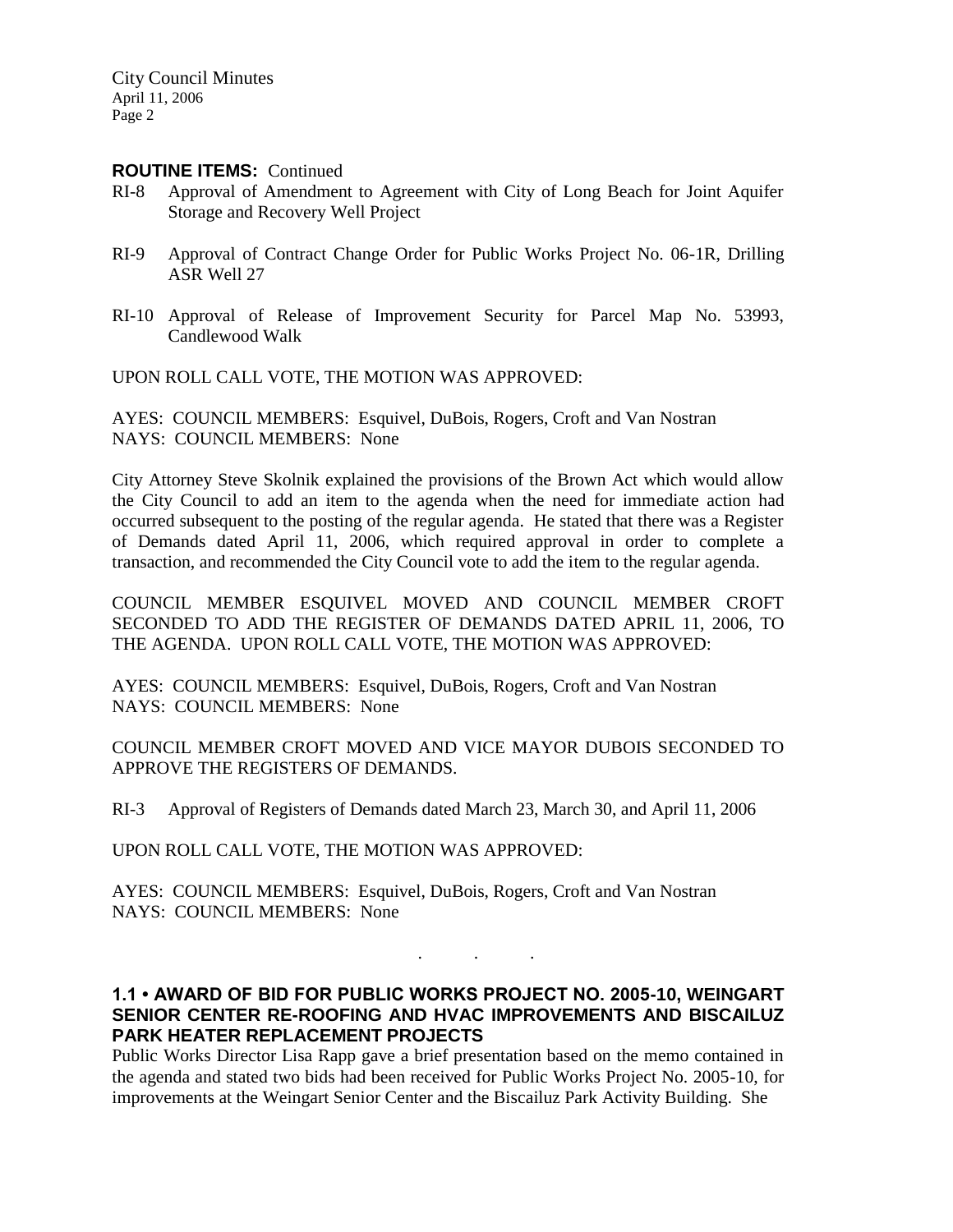**1.1 • AWARD OF BID FOR PUBLIC WORKS PROJECT NO. 2005-10** – Continued advised that the bids had exceeded the engineer's estimates for the project, most likely because of the specialty items involving many trades. Staff was recommending that the work for the two facilities be issued under separate trade contracts, and that the repair work for the operable walls at Weingart be completed by the wall manufacturer as the sole source of custom parts. It was the recommendation of the staff that the City Council reject all bids received for Public Works Contract No. 05-10 and authorize staff to reorganize and re-bid the project as separate contracts; authorize additional services from Meyer & Associates to separate and modify the plans and specifications in the amount of \$3,805; and approve the sole source service purchase order for Advanced Equipment Corporation in the amount of \$28,000 for the repair of the electric operable room divider walls in the Weingart Senior Center Assembly Room, and make an appropriation from the General Fund for the work.

Mayor Van Nostran opened the public hearing at 7:38 p.m. and called for anyone in the audience wishing to address the City Council on this matter. There was no response.

COUNCIL MEMBER ROGERS MOVED AND COUNCIL MEMBER CROFT SECONDED TO APPROVE STAFF'S RECOMMENDATIONS. UPON ROLL CALL VOTE, THE MOTION WAS APPROVED:

. . .

AYES: COUNCIL MEMBERS: Esquivel, DuBois, Rogers, Croft and Van Nostran NAYS: COUNCIL MEMBERS: None

#### **1.2 • TENTATIVE TRACT MAP NO. 62379**

Community Development Director Chuck Ebner displayed slides and made a brief presentation based on the material contained in the agenda. He stated that the applicant, Dr. Su Yong Pak, had requested approval of Tentative Tract Map No. 62379 for the development of nine residential condominium units to be located at 207th Street. The project consisted of two, two-story buildings, one with four units and the other with five units. He noted that the project required a five-foot street dedication to be in compliance with right-of-way width requirements. It was the recommendation of staff that the City Council hold a public hearing on Tentative Tract Map No. 62379 and adopt the proposed resolution approving the project, subject to the conditions as contained in the resolution of the Planning and Environment Commission.

Mayor Van Nostran opened the public hearing at 7:42 p.m. and called for anyone in the audience wishing to address the City Council on this matter. There was no response.

COUNCIL MEMBER ROGERS MOVED AND COUNCIL MEMBER CROFT SECONDED TO ADOPT RESOLUTION NO. 2006-18. UPON ROLL CALL VOTE, THE MOTION WAS APPROVED:

AYES: COUNCIL MEMBERS: Esquivel, DuBois, Rogers, Croft and Van Nostran NAYS: COUNCIL MEMBERS: None

. . .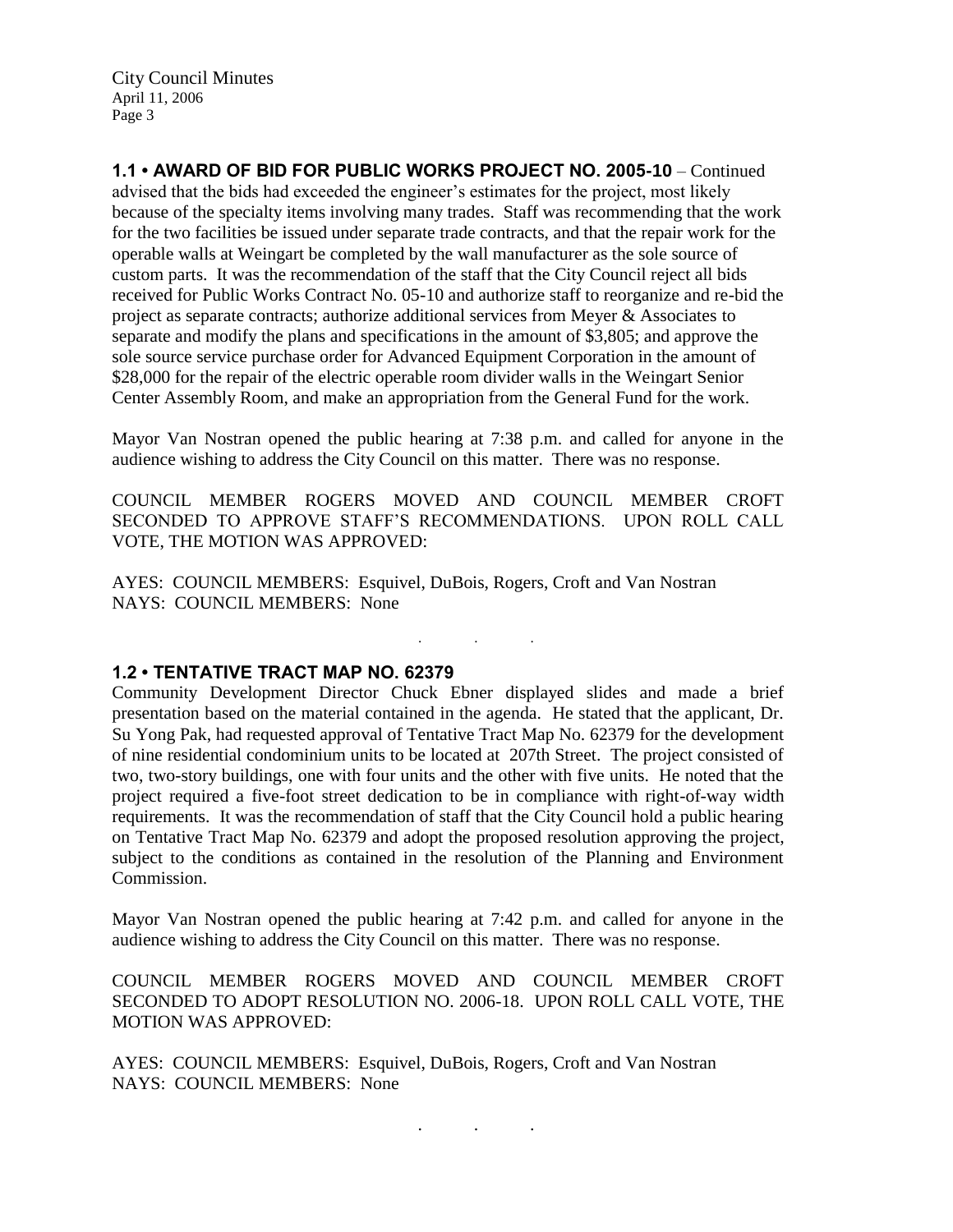# **1.3 • AWARD OF BID FOR PUBLIC WORKS PROJECT NO. 2006-5, PAVEMENT REHAB - CLARK AVENUE, ET AL.**

The Director of Public Works made a presentation based on the memo contained in the agenda and reported that seven bids had been received for a project to resurface segments of Clark Avenue, Los Coyotes Diagonal, Del Amo Boulevard and Pioneer Boulevard with rubberized asphalt concrete using Proposition C funds. It was the recommendation of staff that the City Council approve the plans, specifications and working details for Public Works Project No. 06-05; award the contract to low bidder, Silvia Construction, Inc., in the amount of \$783,365; and authorize staff to approve a cumulative total of contract change order, as needed, not to exceed \$80,000.

Mayor Van Nostran opened the public hearing at 7:45 p.m. and called for anyone in the audience wishing to address the City Council on this matter. There was no response.

VICE MAYOR DUBOIS MOVED AND COUNCIL MEMBER ESQUIVEL SECONDED TO CLOSE THE PUBLIC HEARING AND APPROVE STAFF'S RECOMMENDATIONS. UPON ROLL CALL VOTE, THE MOTION WAS APPROVED:

AYES: COUNCIL MEMBERS: Esquivel, DuBois, Rogers, Croft and Van Nostran NAYS: COUNCIL MEMBERS: None

# **3.1 • APPOINTMENTS TO GOVERNMENTAL ASSOCIATIONS, ORGANIZATIONS & COMMITTEES**

. . .

Mayor Van Nostran presented his organizational and committee appointments.

### ORGANIZATIONAL APPOINTMENTS

| California Contract Cities<br>Association    | DuBois - Representative                           | Esquivel - Alternate |  |
|----------------------------------------------|---------------------------------------------------|----------------------|--|
| California Joint Powers                      |                                                   |                      |  |
| <b>Insurance Authority</b>                   | Van Nostran - Representative Esquivel - Alternate |                      |  |
| <b>Consolidated Youth Services Network</b>   |                                                   |                      |  |
| Policy Board                                 | Rogers - Representative                           | Croft - Alternate    |  |
| <b>Advisory Board</b>                        | Carol Flynn Jacoby (Admin.)                       |                      |  |
| So. Calif. Association of Governments (SCAG) |                                                   |                      |  |
| <b>General Assembly</b>                      | Croft – Representative                            | DuBois – Alternate   |  |
| Gateway Cities COG Board                     | DuBois - Representative                           | Esquivel - Alternate |  |
| <b>Greater Los Angeles County</b>            |                                                   |                      |  |
| <b>Vector Control District</b>               | Esquivel - Representative                         |                      |  |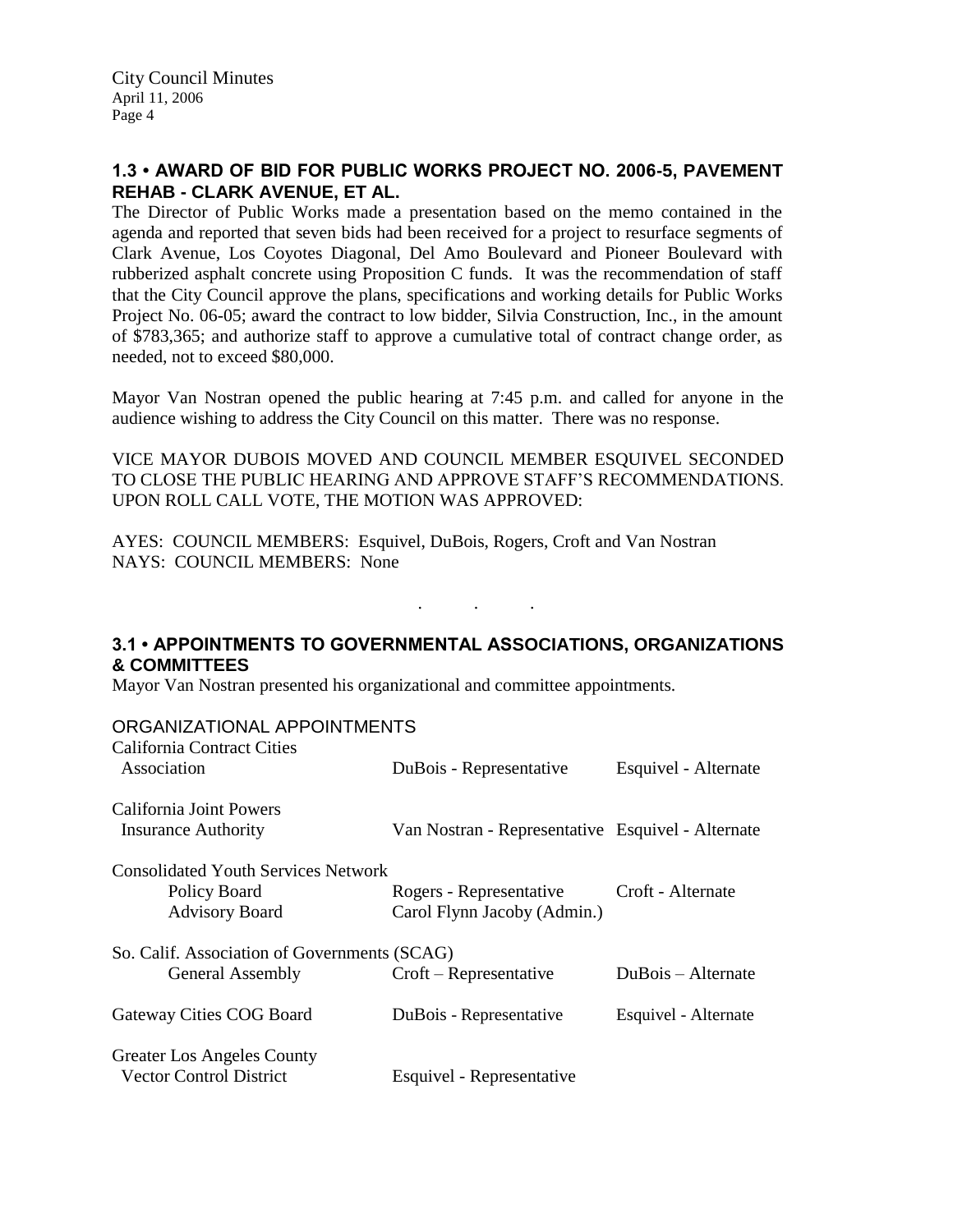### **3.1 • APPOINTMENTS TO GOVERNMENTAL ASSOCIATIONS, ORGANIZATIONS**

| & COMMITTEES - Continued<br>Job Training Partnership Act<br><b>SELACO WIB</b> | Croft - Policy Board<br>Pam Hyland - Advisory Board |                         |  |
|-------------------------------------------------------------------------------|-----------------------------------------------------|-------------------------|--|
| League of California Cities<br>L.A. County Division                           | DuBois - Representative                             | Esquivel - Alternate    |  |
| <b>City Selection Committee</b>                                               | Esquivel - Representative                           | DuBois - Alternate      |  |
| <b>Annual League Conference</b>                                               | Esquivel - Representative                           | Van Nostran - Alternate |  |
| L.A. County Sanitation<br>District #3 $&$ #19                                 | Van Nostran - Representative DuBois - Alternate     |                         |  |
| <b>Southeast Water Coalition</b>                                              | Rogers - Representative                             | Croft - Alternate       |  |
| <b>STANDING COMMITTEES</b><br><b>Intergovernmental Relations</b>              | Van Nostran - Chair                                 | DuBois - Member         |  |
| Lakewood Schools                                                              | Rogers - Chair                                      | Van Nostran - Member    |  |
| Solid Waste Management                                                        | Esquivel- Chair                                     | DuBois - Member         |  |
| <b>Public Safety</b>                                                          | Rogers - Chair                                      | Van Nostran - Member    |  |
| Park Development/Community Services                                           | DuBois - Chair                                      | Esquivel - Member       |  |
| <b>Water Resources</b>                                                        | Croft - Chair                                       | Van Nostran - Member    |  |
| <b>Community Promotion</b>                                                    | DuBois - Chair                                      | Rogers - Member         |  |

Vice Mayor DuBois raised the issue of ad hoc committees that had not been dissolved, even though they had ceased operating.

The City Attorney stated that ad hoc committees were created to perform a specific, limited purpose and/or for a limited period of time. He advised that ad hoc committees no longer meeting should be eliminated.

VICE MAYOR DUBOIS MOVED AND COUNCIL MEMBER CROFT SECONDED TO APPROVE THE ORGANIZATIONAL APPOINTMENTS AS PRESENTED AND TO ELIMINATE THE LIBRARY FUNDING AND COMMITTEE POLICIES & PROCEDURES AD HOC COMMITTEES. UPON ROLL CALL VOTE, THE MOTION WAS APPROVED:

AYES: COUNCIL MEMBERS: Esquivel, DuBois, Rogers, Croft and Van Nostran NAYS: COUNCIL MEMBERS: None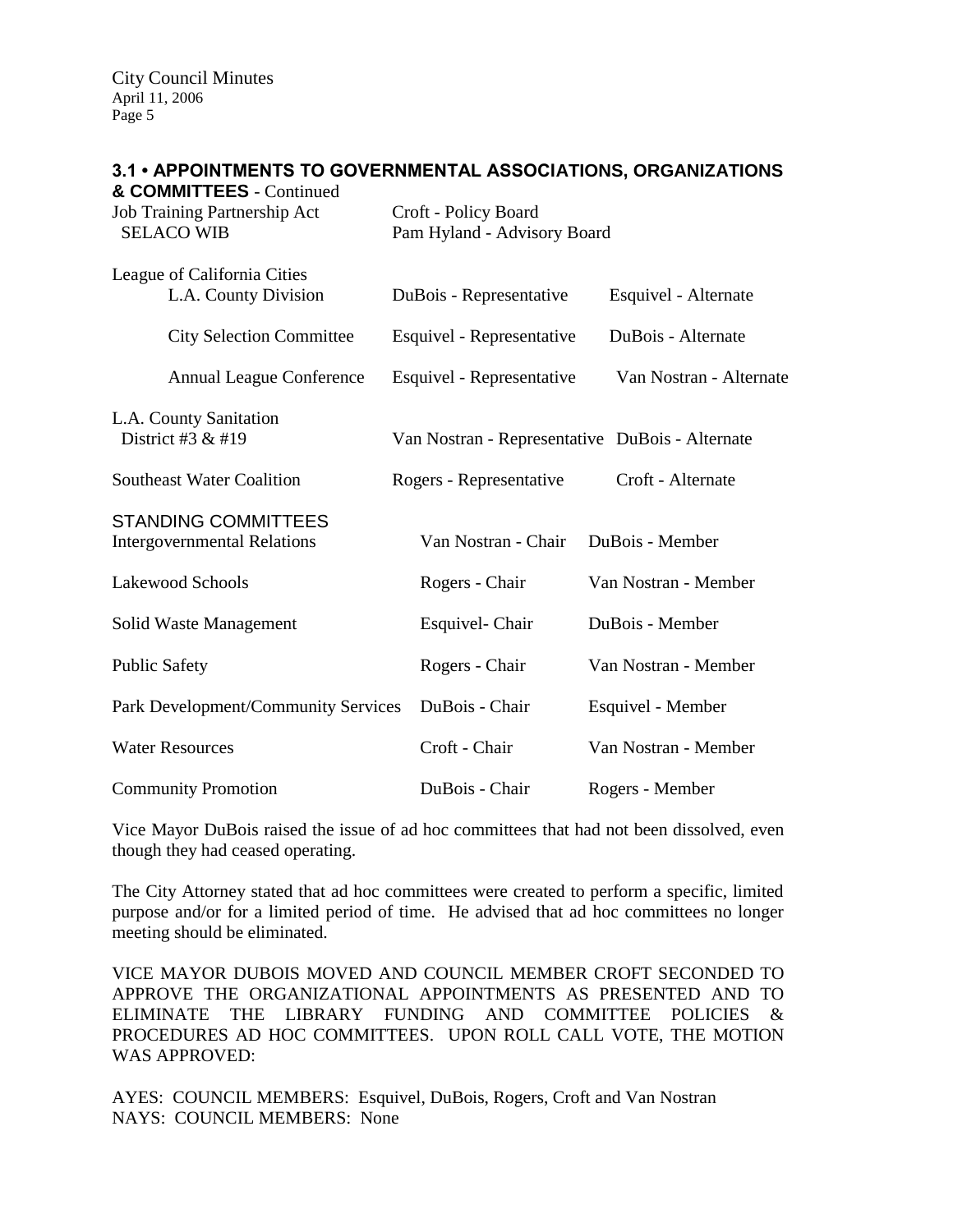# **3.2 • STATUS REPORT ON RUBBERIZED ASPHALT CONCRETE GRANT**

The Director of Public Works provided a report based on the memo in the agenda by stating that the City was eligible for grant funding from the California Integrated Waste Management Board for the use of rubberized asphalt concrete pavement to resurface residential streets. She reported that the program diverted waste tires from landfill disposal and recycled them into the material used to overlay streets, also providing a smoother, quieter riding surface on the street. The City's resurfacing projects had accounted for the recycling of approximately 95,000 old tires, resulting in a grant to the City of \$88,850.

COUNCIL MEMBER ROGERS MOVED AND COUNCIL MEMBER CROFT SECONDED TO RECEIVE AND FILE THE REPORT. UPON ROLL CALL VOTE, THE MOTION WAS APPROVED:

AYES: COUNCIL MEMBERS: Esquivel, DuBois, Rogers, Croft and Van Nostran NAYS: COUNCIL MEMBERS: None

# **3.3 • PURCHASE AGREEMENT FOR A SCHWEIZER 300-C HELICOPTER FOR THE SKY KNIGHT PROGRAM**

. . .

Deputy City Manager Sandi Ruyle made a presentation based on the memo contained in the agenda and stated that since one of the helicopters used for the Sky Knight Helicopter Patrol Program was nearly twenty years old and had over 14,000 flight hours, it was time to consider the purchase of a replacement unit. She noted that the Program had used the same type of helicopters, Schweizer 300-C, since the program began in 1966 in order to provide a consistent maintenance program. She reported that the cities participating in the Sky Knight Program would share proportionately in the cost of the new aircraft and an agreement had been drafted for that purpose. It was the recommendation of staff that the City Council approve a purchase agreement with the sole-source provider, Schweizer Aircraft Corporation, for a Schweizer 300-C aircraft; direct the Finance Director to calculate and pay the appropriate sales and use tax for the purchase; authorize reimbursement agreements with the cities of Bellflower, Cerritos and Paramount; and authorize the execution of the reimbursement agreements.

Responding to a question from Mayor Van Nostran, Chief Pilot Wes Pearson stated that although the current 300-C model was basically the same as the aircraft the Program had used for years, a number of improvements to the design had been made over the years. He also noted that the components of the aircraft were now designed for longer life, equaling more hours in the air.

COUNCIL MEMBER ESQUIVEL MOVED AND COUNCIL MEMBER ROGERS SECONDED TO APPROVE STAFF'S RECOMMENDATION. UPON ROLL CALL VOTE, THE MOTION WAS APPROVED:

AYES: COUNCIL MEMBERS: Esquivel, DuBois, Rogers, Croft and Van Nostran NAYS: COUNCIL MEMBERS: None

. . .